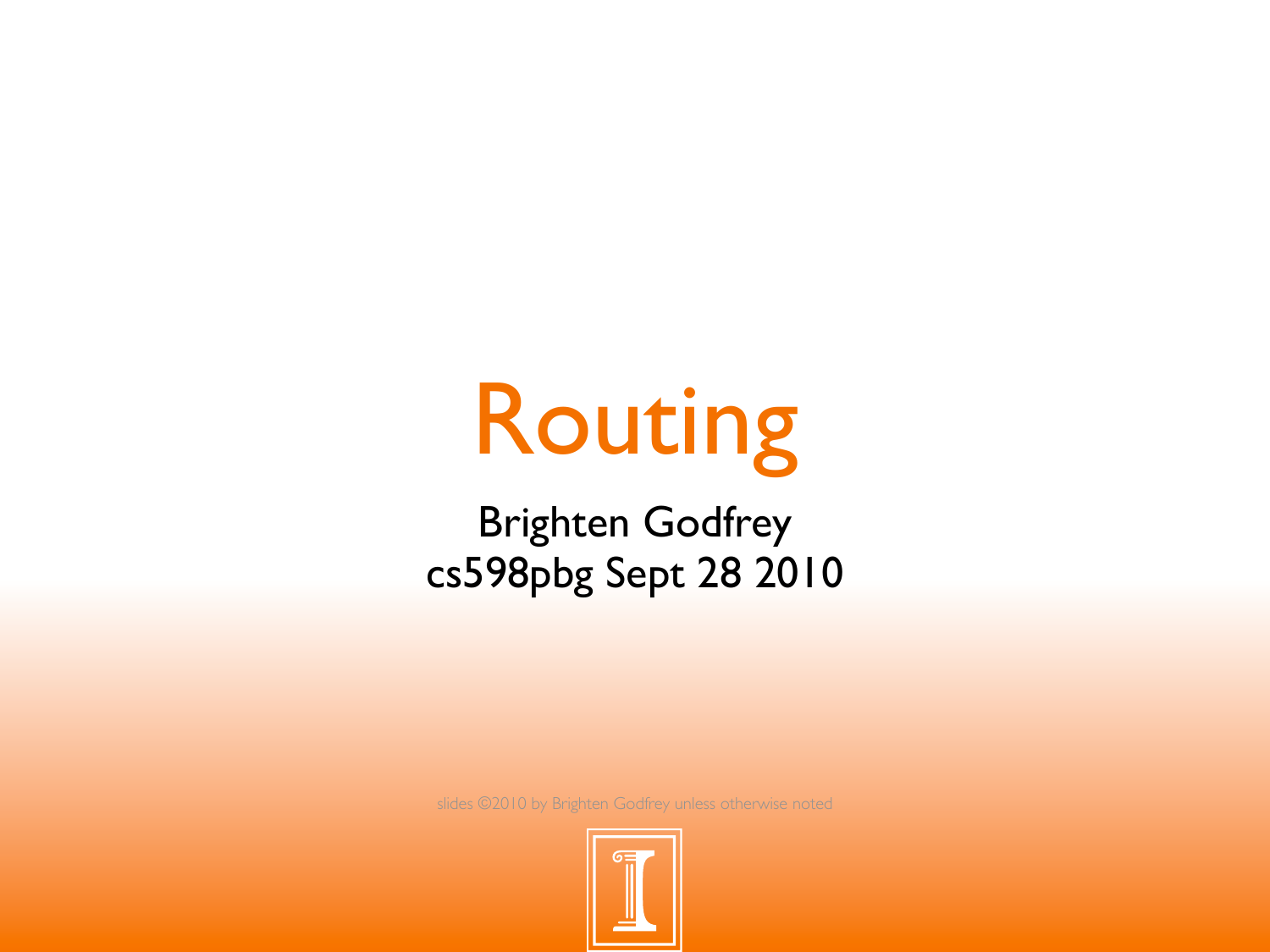# Dealing with difficult readings

- Readings are difficult to understand
	- Next time you read papers on this topic, they will make more sense
	- Ask questions!
- Readings are difficult to criticize in the reviews
	- Goal is to think critically about the paper, not to write the definitive judgement of the work
	- This is part of the process of understanding!
- But, we'll introduce upcoming topics to provide some context before you read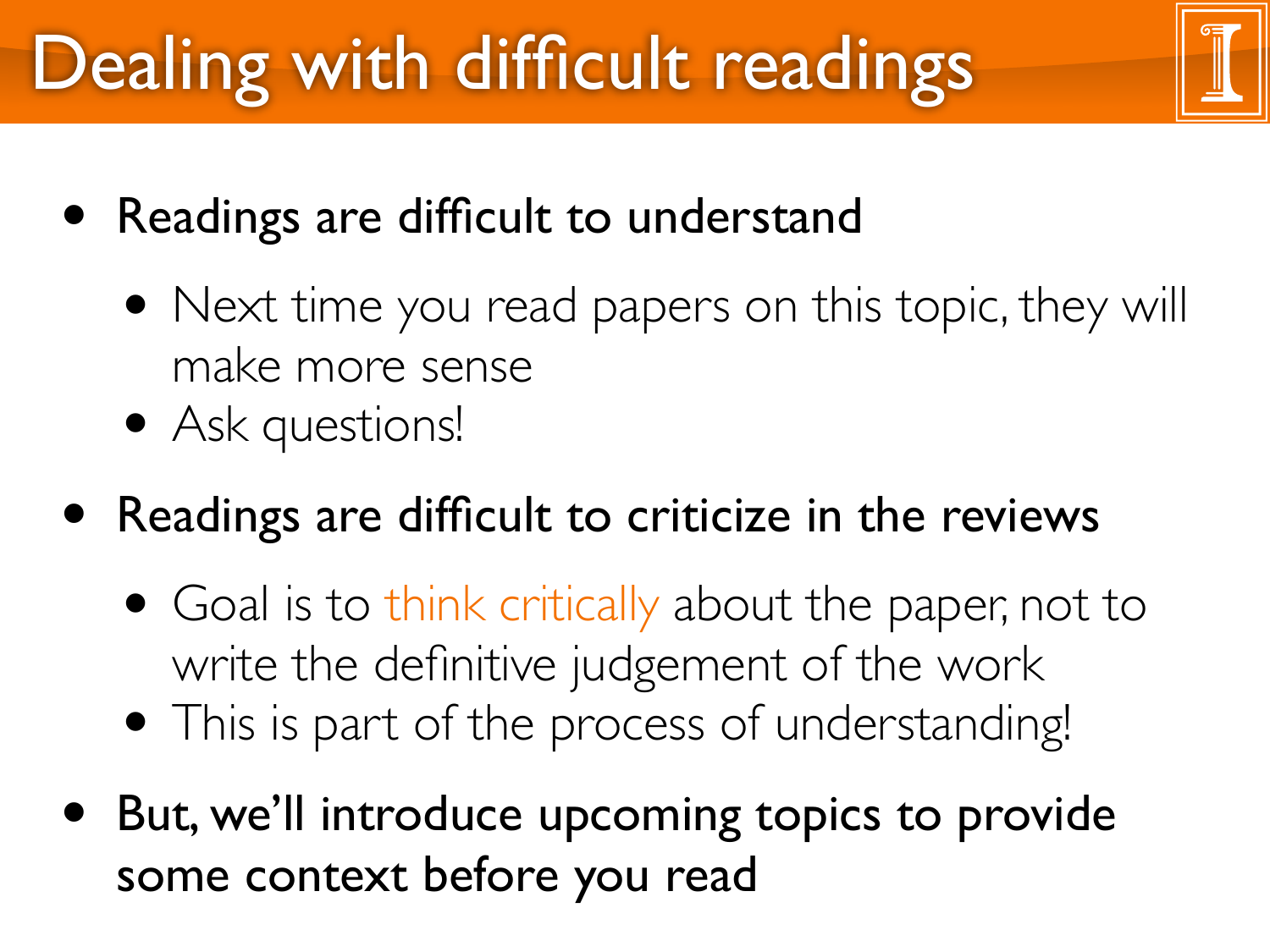



#### Choosing paths along which messages will travel from source to destination.

- Often defined as the job of Layer 3 (IP). But...
	- Ethernet spanning tree protocol (Layer 2)
	- Distributed hash tables, content delivery overlays, ...  $(Layer 4+)$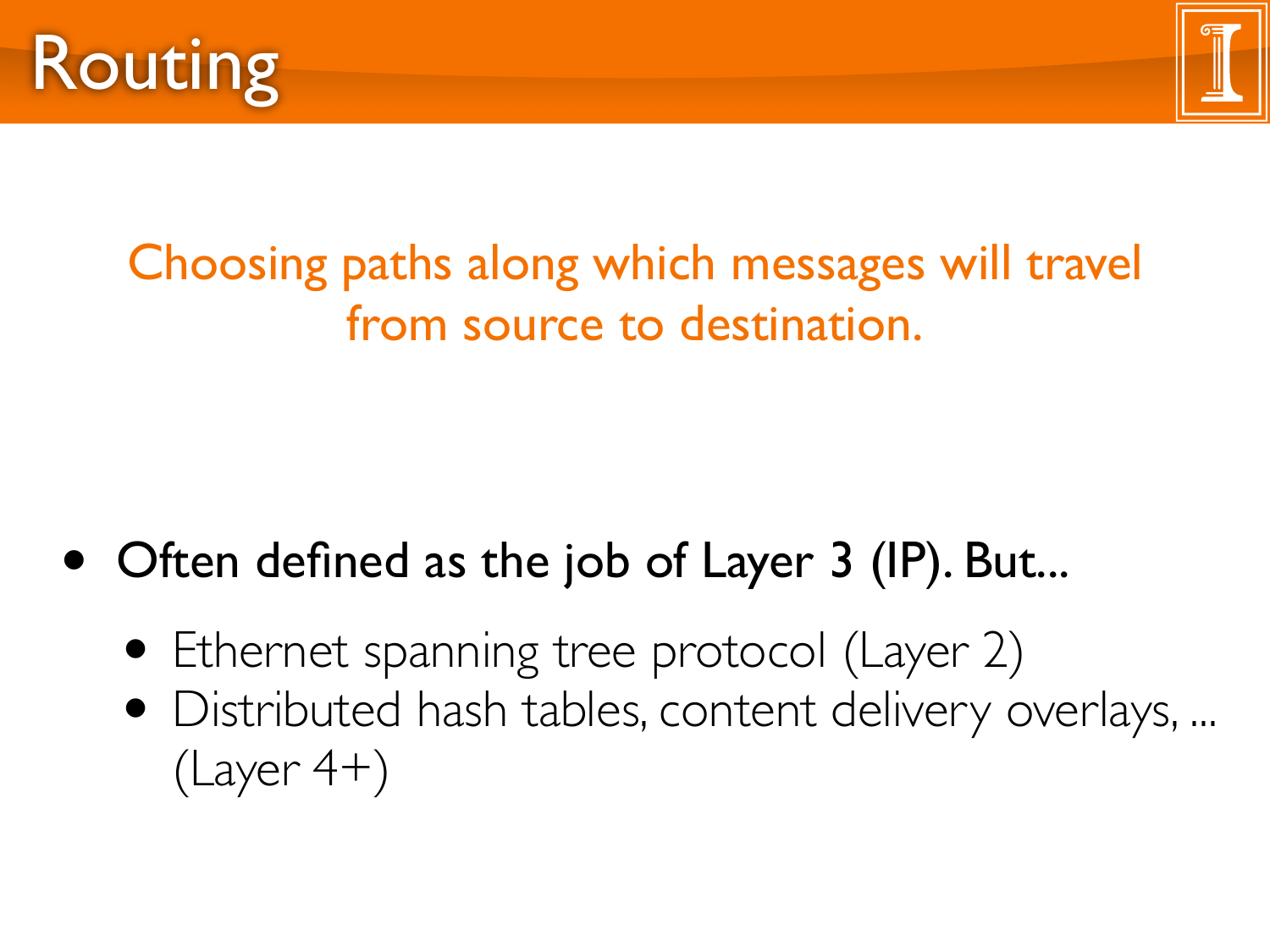# Problems for intradomain routing

- Distributed path finding
- Optimize link utilization
- React to dynamics
- High reliability even with failures
- **Scale**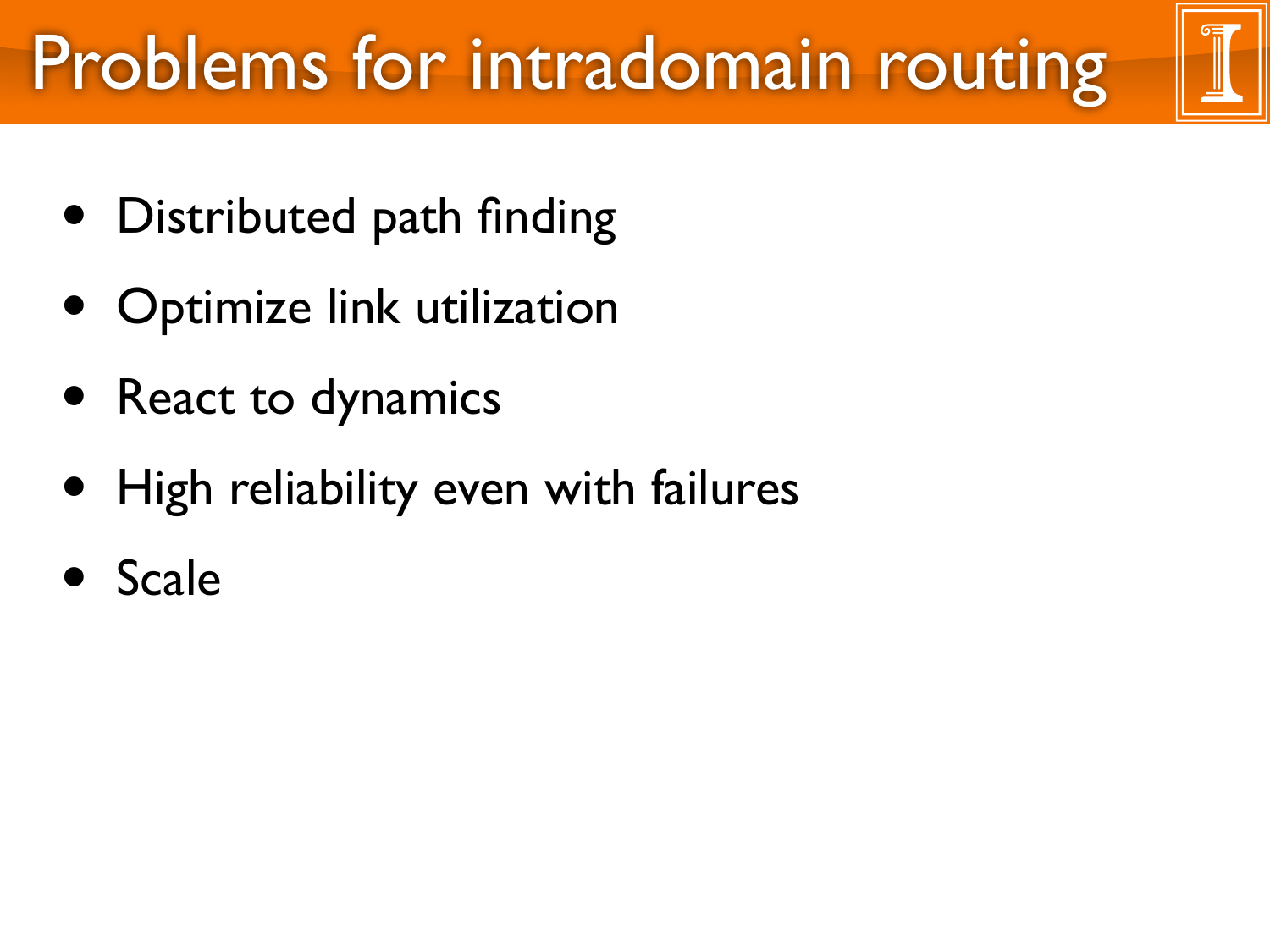# Problems for interdomain routing

- All of intradomain's problems
- Bigger scale
- Multiple parties
	- No central control
	- Conflicting interests
	- Attacks
- Harder to change architecture
	- Intradomain evolution: RIP, ISIS, OSPF, MPLS
	- Interdomain: BGP.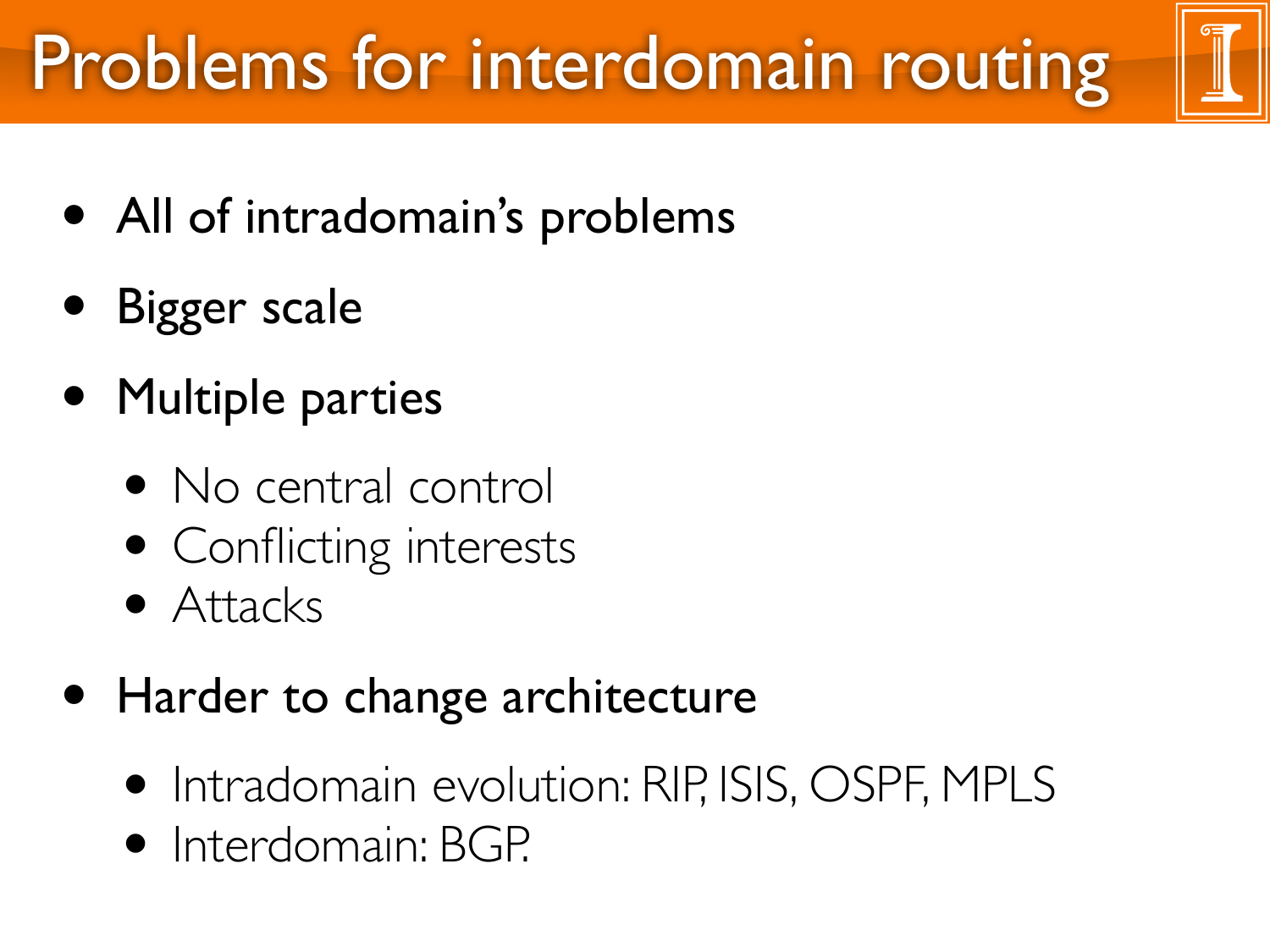#### The two classic approaches

- Distance vector & Link State
- These are far from the only two approaches! We'll see more later...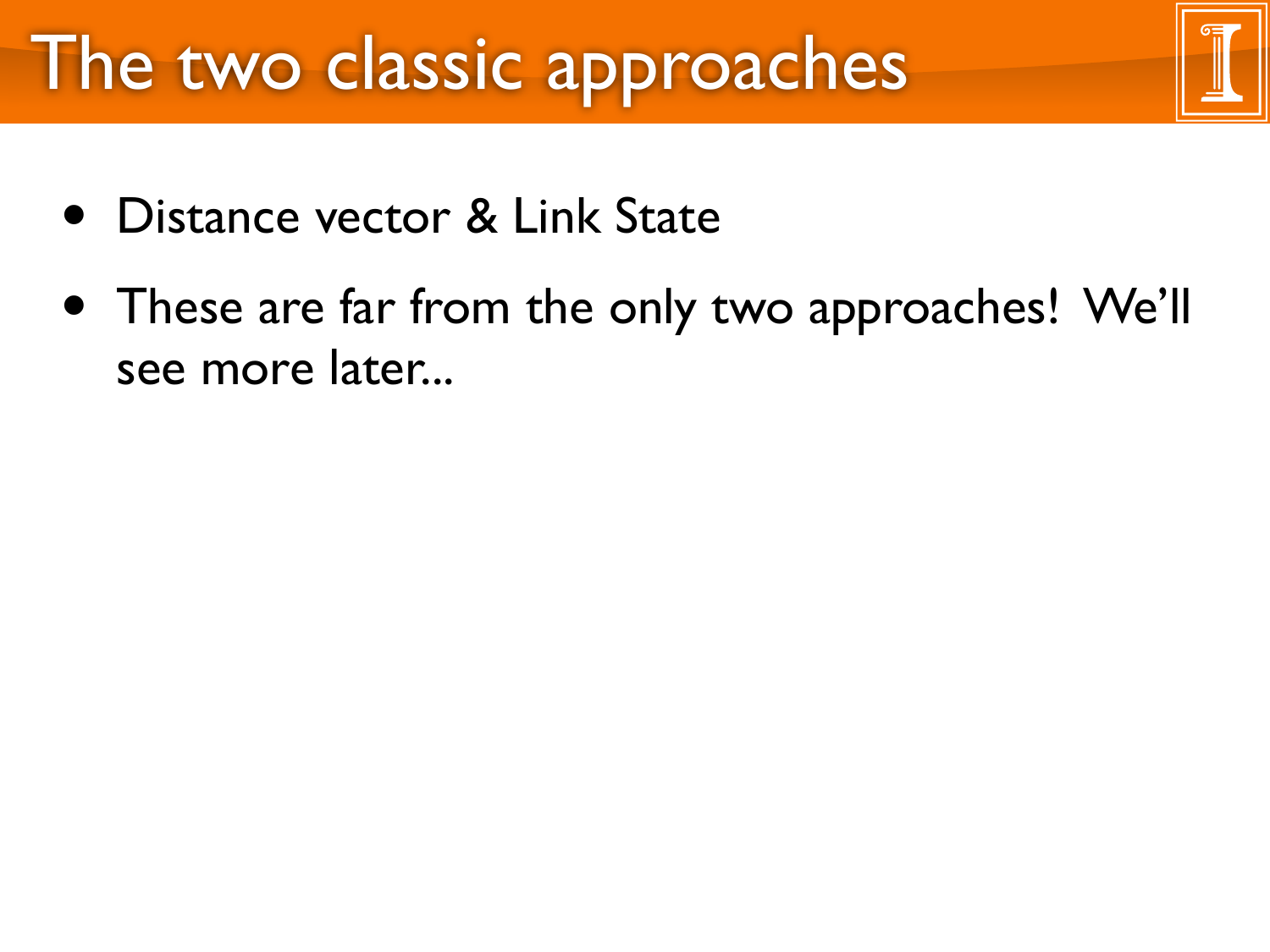- Original ARPANET: distance vector routing
- Remember vector of distances to each destination and exchange this vector with neighbors
	- Initially: distance 0 from myself
	- Upon receipt of vector: my distance to each destination  $=$  min of all my neighbors' distances  $+$  1
- Send packet to neighbor with lowest dist.
- Slow convergence and looping problems
	- E.g., consider case of disconnection from destination
	- Fix for loops in BGP: store path instead of distance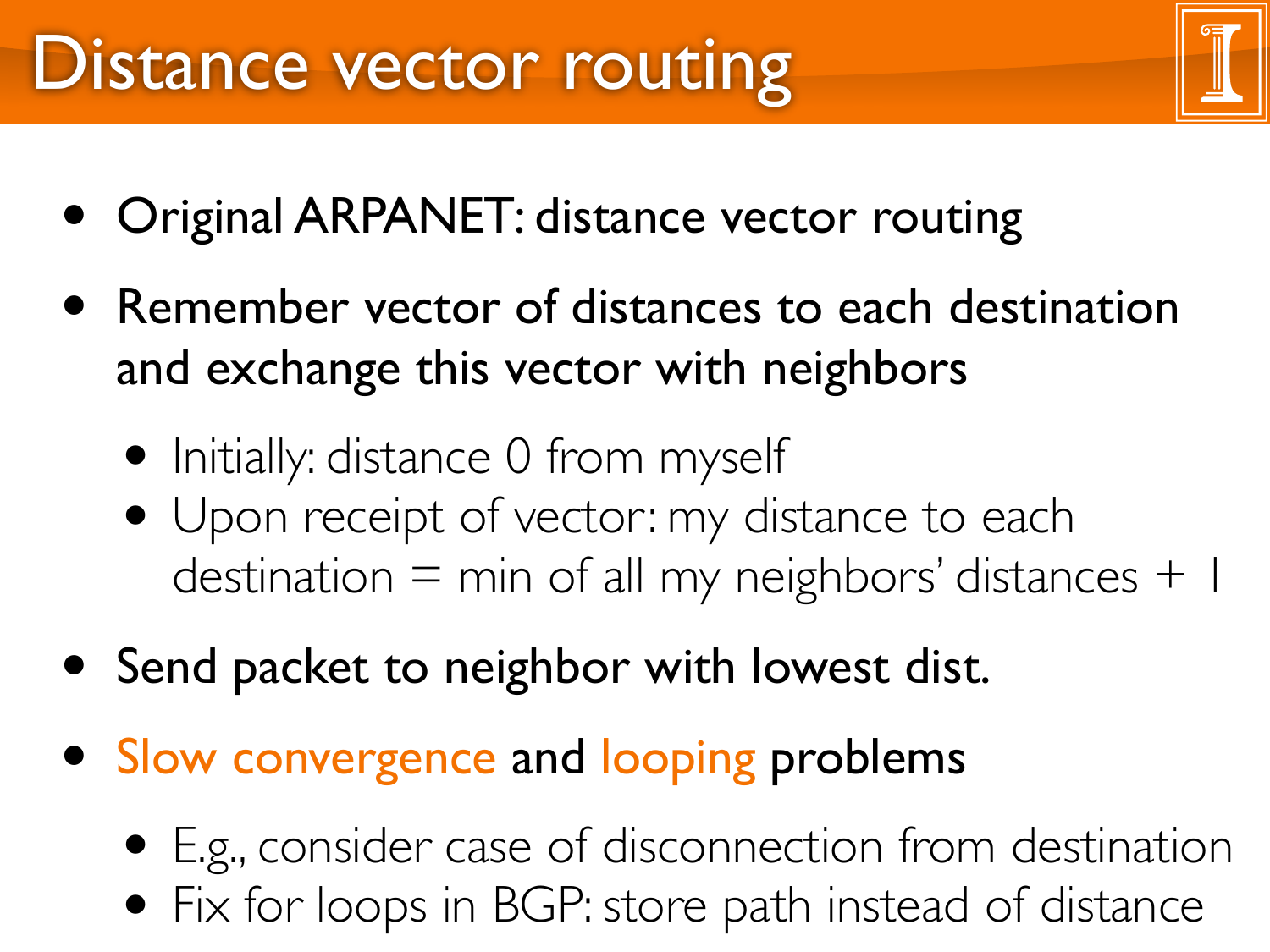- New ARPANET algorithm: link state routing ("shortest path first (SPF)")
	- McQuillan, Richer, and Rosen 1980; Perlman 1983; led to OSPF
- Broadcast the entire topology to everyone
- Locally run shortest path algorithm
- Send packet to neighbor along computed shortest path
- How can this result in forwarding inconsistencies?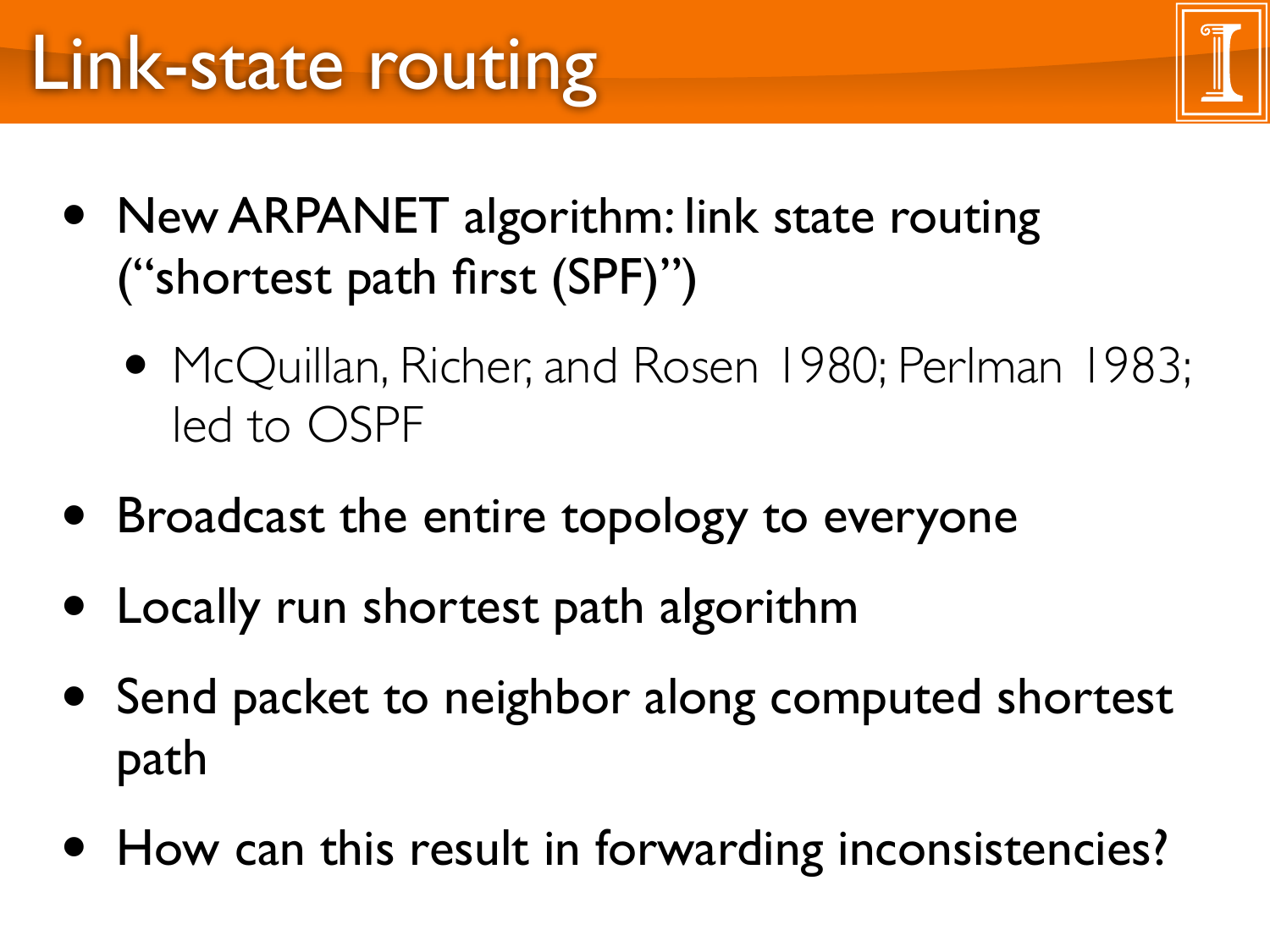### Interdomain routing

- BGP: Border Gateway Protocol
- Remember path instead of distance ("path vector" instead of "distance vector")
	- Avoid loops; but more importantly...
	- Support policies: can pick any path offered by neighbors, not necessarily the shortest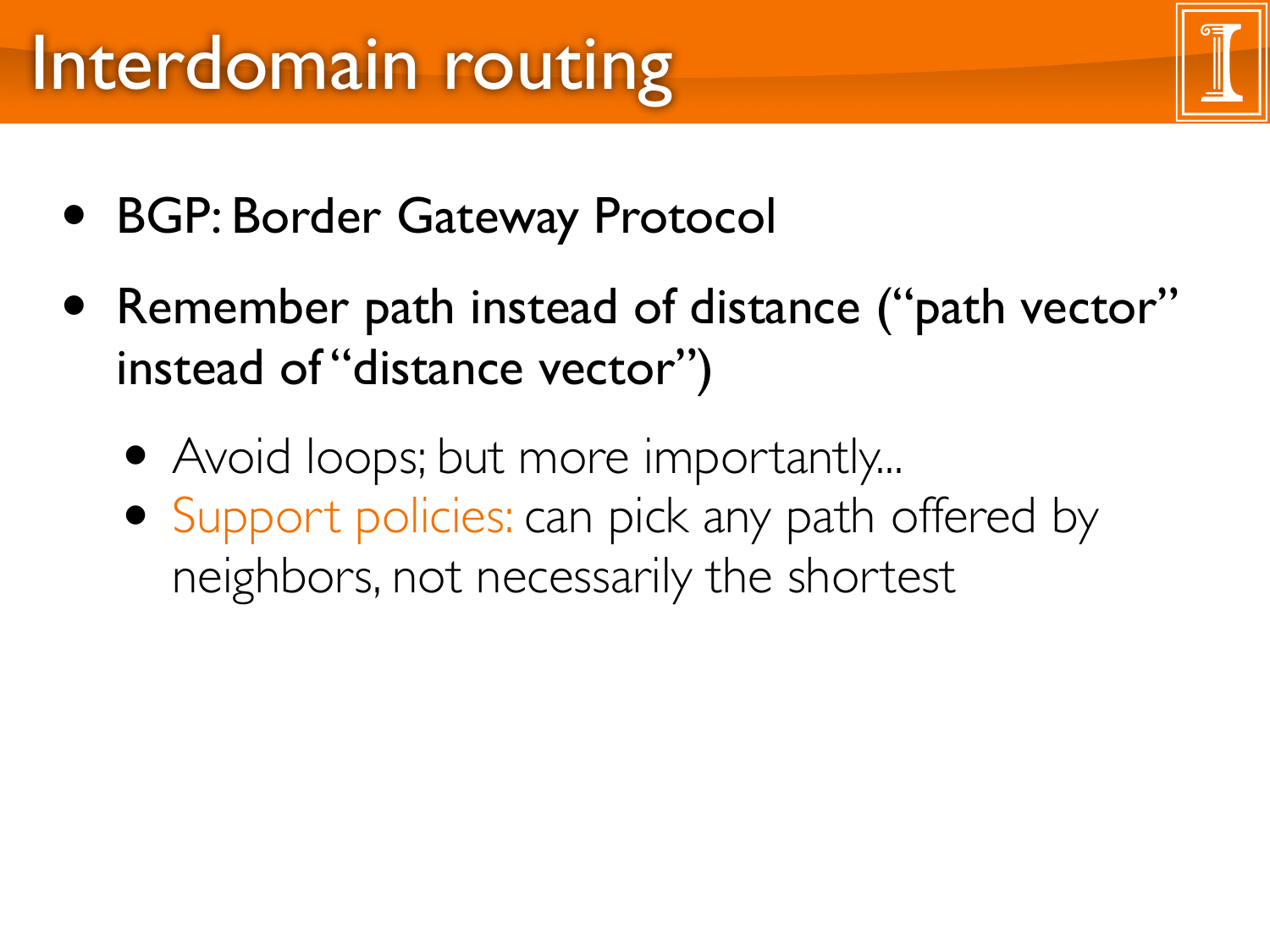### Common policies

• Route selection: prefer customer over peer over provider

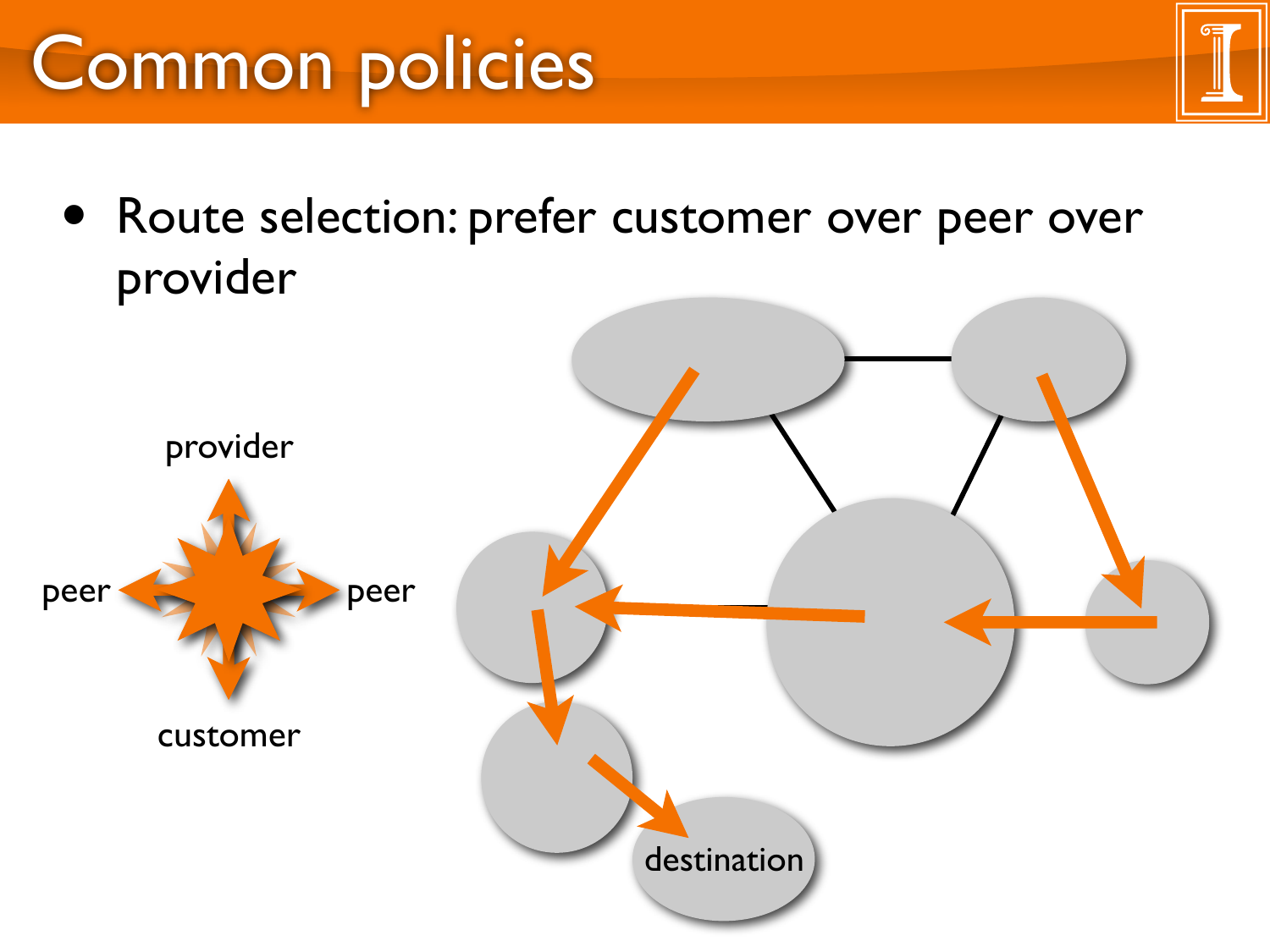### Common policies

• Route export: "valley-free": to/from customer only